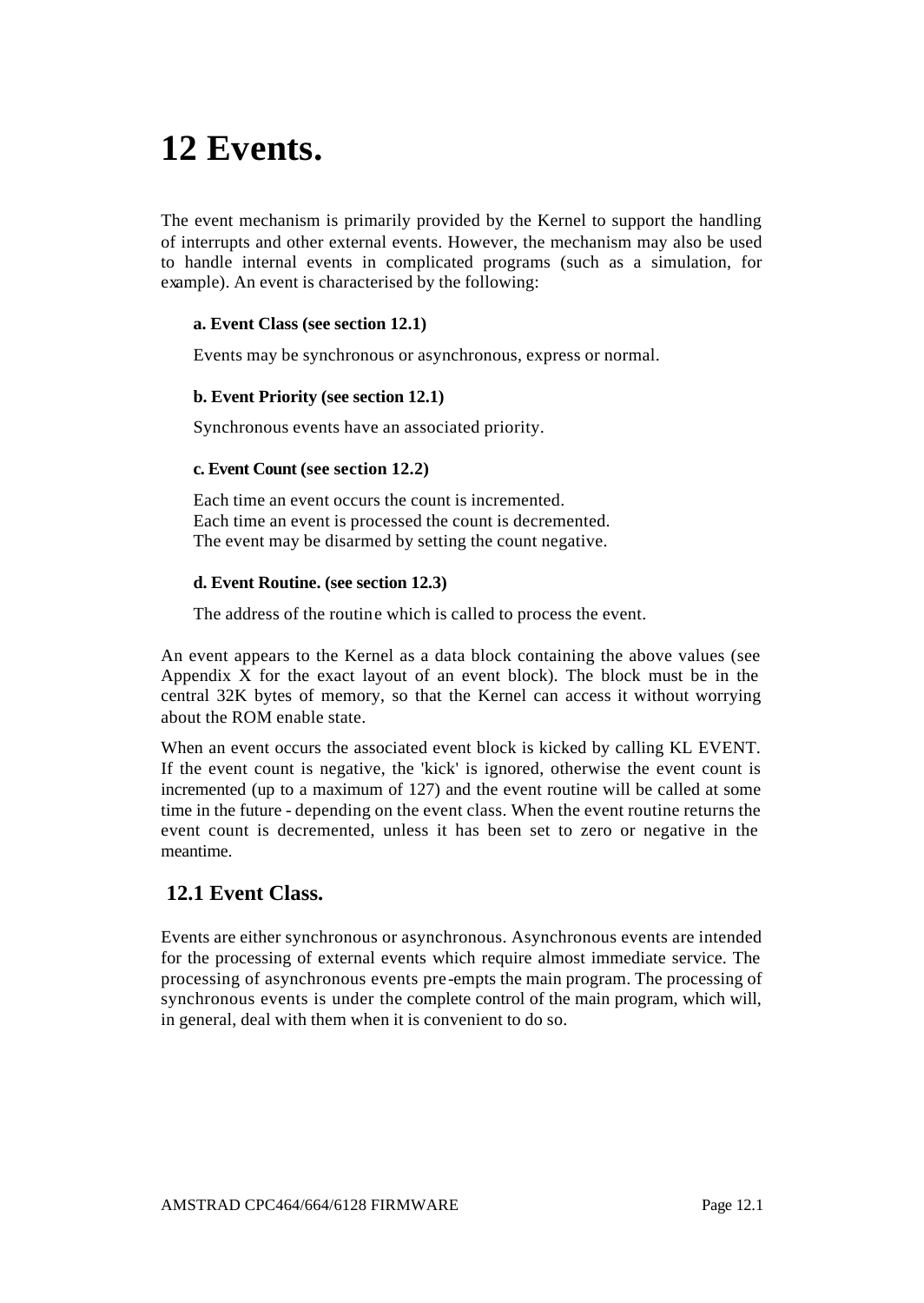#### **a. Asynchronous Events.**

An asynchronous event is processed immediately the event is kicked - or almost immediately if the kick occurs in the interrupt path – see section 11 on interrupts. The Kernel does not provide any interlocks between asynchronous events and the main program or other events, so care must be exercised to avoid interactions. It is most unwise to call routines that are not re-entrant - for example, the firmware screen driving routines.

If the event count is still greater than zero when the event routine returns, it is decremented. If the count remains greater than zero then the process is repeated (the event routine is called again and the event count is decremented) until the count becomes zero or is set negative (see 12.2 below).

## **b. Synchronous Events.**

Synchronous events are not processed when the event is kicked, but are placed on the synchronous event queue, waiting to be processed. Events are queued in descending order of priority - equal priority events after those already on the queue.

The foreground program should poll the synchronous event queue regularly, to see if there are any events outstanding. If there are then it should process them. The difference between synchronous and asynchronous events is, therefore, that the foreground program decides when synchronous events should be processed, but the event 'kicker' decides when asynchronous events are processed. Provided that the foreground program takes suitable care, there should be no difficulty in handling the interactions and resource sharing between synchronous events and the foreground program.

When the foreground program finds the synchronous event queue is not empty it should (but is not constrained to) instruct the Kernel to process the first event on the queue. When a synchronous event routine is run the Kernel remembers the priority of the event. In the event routine the synchronous event queue may be polled, but the Kernel hides any event whose priority is less than or equal to that event currently being processed. When the event routine returns the previous event priority is restored - so the processing of events may be nested.

The synchronous event priorities are split into two ranges, express and normal. All express events have higher priorities than all normal events. The Kernel provides a mechanism to disable the processing of normal events, without affecting express events. This may be used to implement 'critical regions' through which normal events may interact. The synchronous event 'kicked' by the Key Manager break handling mechanism is an example of an express synchronous event.

# **12.2 Event Count.**

The main purpose of the event count is to keep track of the difference between the number of times the event has been kicked, and the number of times the event has been processed. This ensures that a kick is not missed if it occurs before the previous kick has been processed. The event count is normally incremented when the event is kicked and decremented when the event routine returns. However the exact action depends on the event count as follows: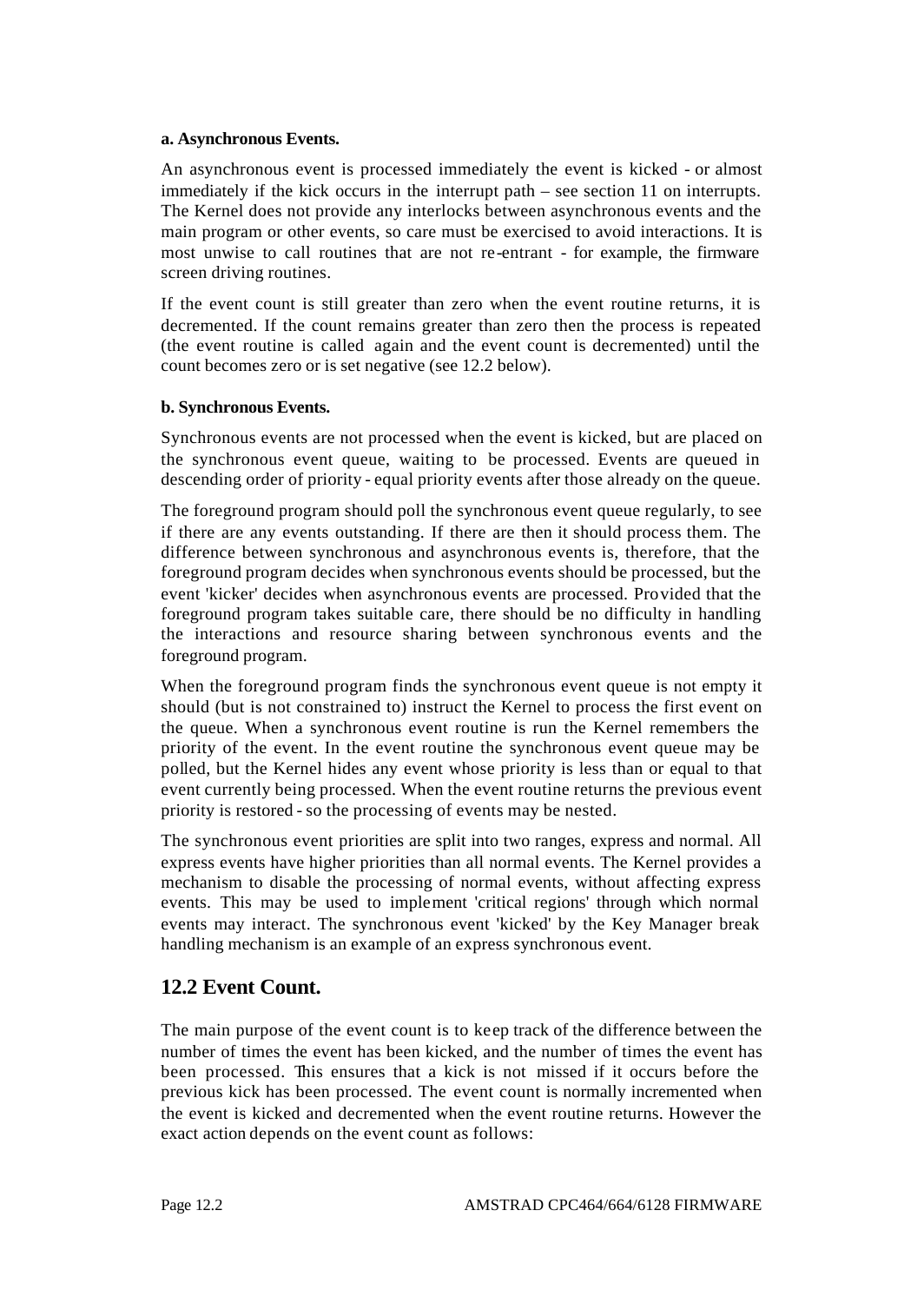**Increment** 

| $-1282$ :  | The count is not changed - the event is ignored.                                                                                                       |
|------------|--------------------------------------------------------------------------------------------------------------------------------------------------------|
| $-1:$      | This value is illegal.                                                                                                                                 |
| $\theta$ : | The count is incremented and event processing is initiated as<br>required by the even class.                                                           |
| 1.126:     | The count is incremented but no further action is taken. The<br>event is waiting for a previous kick to be processed or for<br>processing to complete. |
| 127:       | The count is not changed - the kick is ignored.                                                                                                        |
| Decrement. |                                                                                                                                                        |
| $-128:$    | This value is illegal.                                                                                                                                 |
| $-127.0$   | The count is not changed - the event has been disarmed.                                                                                                |
| 1:         | The count is decremented and the event processing<br><i>is</i><br>terminated.                                                                          |

2..127: The count is decremented and the event processing is continued.

Note that the event routine may disarm itself by setting the count negative (by convention to -64) and can discard unwanted kicks by setting its count to one.

# **12.3 Event Routine.**

In general the address of the event routine is given as a 3 byte 'far address' (see section 2 on the memory layout). This allows the routine to be located in any ROM or anywhere in RAM.

A special form of the address class may specify the routine as at a 'near address'. This does not change the ROM state and so the routine must be located either in the lower ROM or in the central 32K of RAM. The ROM select byte of the 'far address' is ignored and the other two bytes taken as the address of the routine. Calling a 'near address' event routine requires a little less work than calling a full 'far address', and is used by the firmware itself.

# **12.4 Disarming and Reinitializing Events.**

 Before an event block may be reinitialized the event must be disarmed. This ensures that the event is removed from the various event pending queues and prevents the event queues being corrupted when the event block is initialized. An asynchronous event must not be reinitialised from inside its asynchronous event routine (because in this case disarming the event does not remove the event from the interrupt event pending queue).